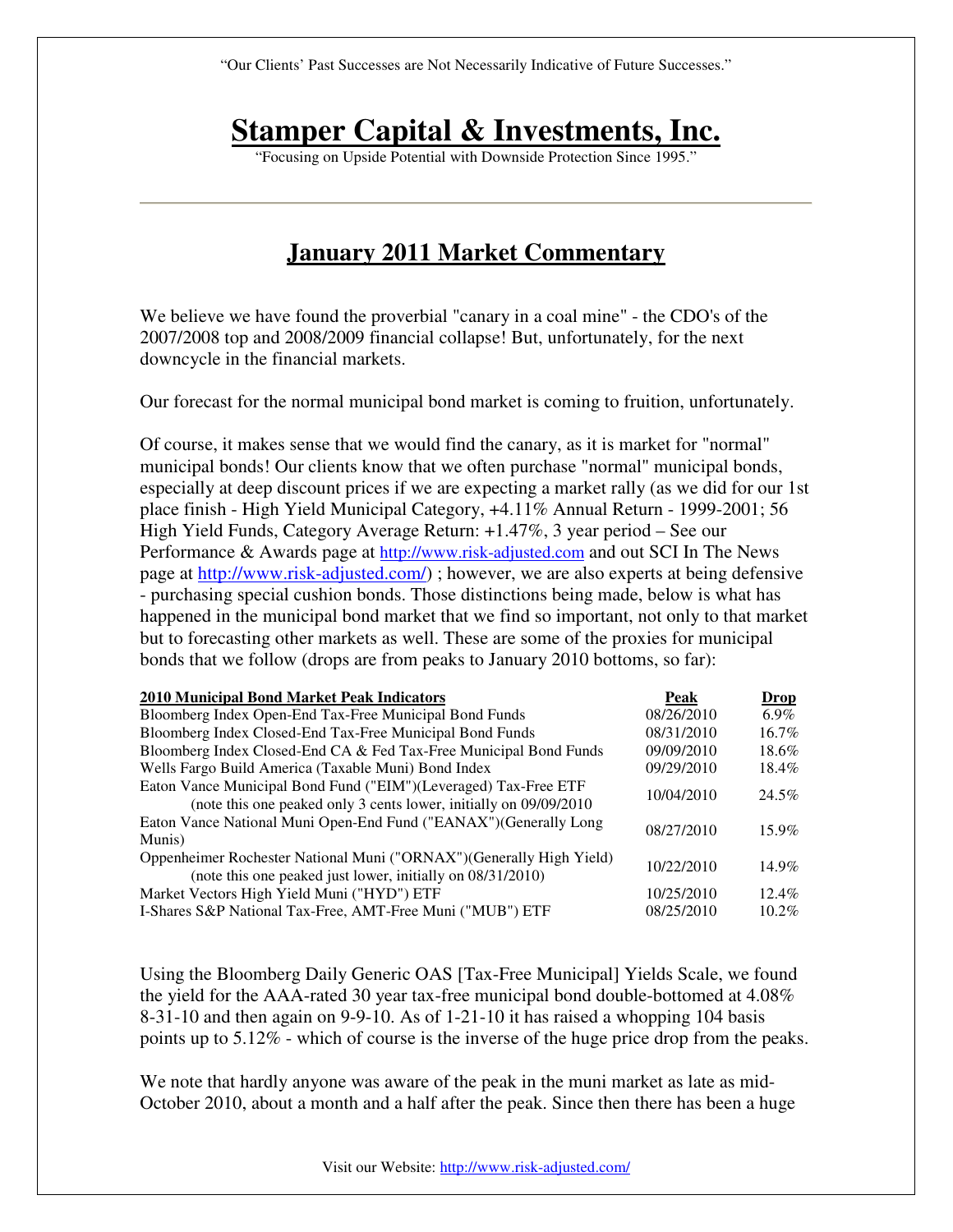amount of denial about long term problems in the municipal market finance; however, we at Stamper Capita have been documenting the building problems and likely financial storm for years (please see In The News http://www.risk-adjusted.com/ and Market Comments http://www.risk-adjusted.com/ ).

Important to our highlighting the significance of this downturn as a forecasting agent is that the 4th quarter 2010 downturn in the municipal bond market is the worst since 1994 (when the Venture Muni (+) Plus, Inc. Fund that our head Portfolio Manager, B. Clark Stamper, managed (for 20 years - June 1990 to July 2010 and is now named the Wells Fargo Strategic Municipal Bond Fund), was ranked First of all 800 or so long term, intermediate term, short term, high yield and high grade municipal bond funds (see **"Managing Muni's from a Corporate Credit Perspective" THE BOND BUYER, September 21, 1994, and other articles in our In The News section** http://www.riskadjusted.com/ ).

Let us use the above information as a building block of our analysis of 2010 and our forecasts going forward.

## **2010 Review**

As for 2010, after hitting the ball out of the park over the past few years in calling the "drop from the top," the early 2009 bottom, and the subsequent choppy partial retracement (of the drop), our forecasts for 2010 turned out to be a mixed bag; however, mostly likely just pre-mature.

**Municipals** - Because of the huge drop in the forth quarter of 2010 we were correct in forecasting a drop in the municipal bond market for the year. In fact, almost amazingly, the municipal bond funds and indices we reported on above saw their January 2011 prices down sharply at levels last seen between 12-17-08 (for MUB) to 7-23-09 (for Bloomberg Index Closed-End Calif. & Fed. T-F Municipal Bond Funds) with the rest in between. From 1-1-10 to 1-21-11, the yield on the 30 year Tax-Free AAA-rated rose from a 4.47% to a 5.12% yield, or 65 basis points. Thus, we were very correct on the muni market.

**U.S. Dollar** - Our prediction that the 11-25-09 low was the low turned out to be correct. Since that low the U.S. Dollar rose almost 20% to its high 6-7-10. Since then it dropped and then rose for a net rise to January 2011 of 5%. We stated that we expected the U.S. Dollar to go up and for everything else to go down as was the case in 2008; however, it did not exactly happen that way in 2010 as we have detailed.

**Real estate** - The S&P Case-Shiller Home Price Index [of all 20 metropolitan markets] rose from January 2010, peaking July 31-10 and then falling 2.4% back down to the 1- 31-10 (for no net progress) and back down to matching level of August 2009 (after its rally from the sharp April 2009 bottom). Thus, real estate prices, according to this index (real estate is regional) are net unchanged but down from their July 2010 peak, back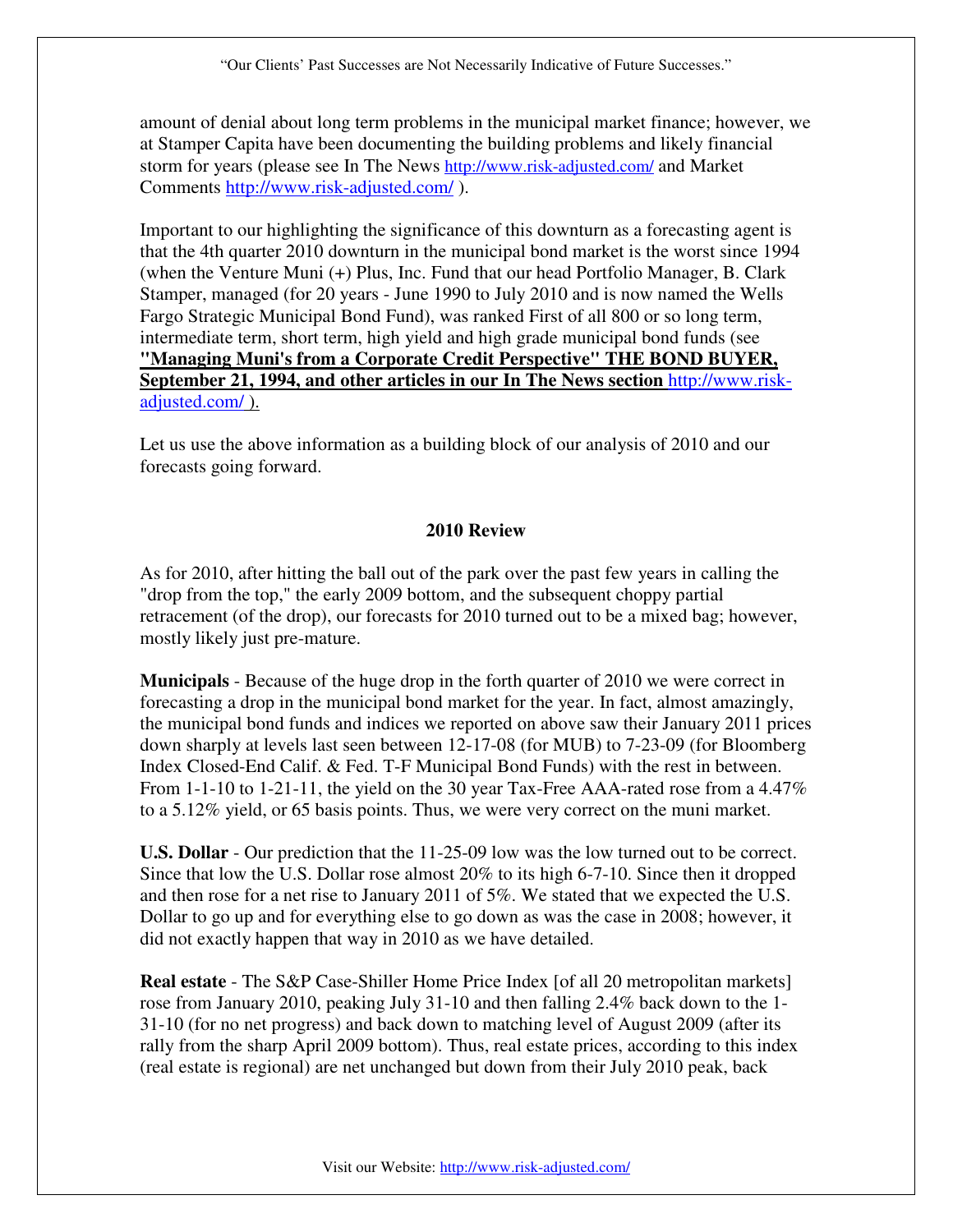down to levels up just 4.4% from their drastic April 2009 bottom. Importantly, this drop also took the index below the level of its intermediate 9-30-09 top.

**Interest Rates** - As for interest rates, the yield on the U.S. Thirty Year Long Bond had a large drop in yield to a sharp bottom on 8-26-10 before a similarly large rise in yields to almost where they started the year.

**Equities** - For equities, we stated that we thought most market tops were in. While that turned out to not be true, the choppy partial retracement we had previously correctly forecasted from the March 2009 bottom has continued. For example, the Dow Jones Industrial Average rose 4.5% from its January 2010 high to its high in April 2010 before plummeting by 14% to its early July 2010 low. From there it rose by 23% to a January 2011 high, with a net gain from January 2010 to January 2011 of just under 11%. Most of the other major domestic equity indices have behaved similarly, with big drops and rises, and with respectable returns for the year; but, much less so when the risk that was taken and the risk that was experienced are taken into consideration.

**Commodities** - As for commodities, it was pretty much the same story. After correctly forecasting their major tops and their bottoms that accompanied the stock market in March 2009, we were early in forecasting their tops as being in January 2010. Their movement since last January has been similar to stocks over the same period but with larger rises and investor excitement in gold and silver, in particular, bordering on financial mania. For the year, gold was up 23% and silver was up 64%; however, the Thompson/Reuters/Jefferies CRB Commodity Index was up 14% and oil was up only  $1\%$ .

## **Forecast 2011**

Importantly, as we have pointed out a few times before, tops in the financial markets are most often "fanned" with some indices topping earlier, some in the middle and some later while bottoms are usually pointed and sharp with most indices bottoming together as was the case in March 2009.

Markets that look like they have already put in their tops (as we discussed, in part, above) are:

**Index of Prices of 24 Largest U.S. Banks** - The KBW Bank Index's ("BKX") peak of April 23, 2010 is still intact. The index is 8.78% below its **4-23-2010 top**. This index might just be "the leader" of the current topping process.

**The Housing Market** - As we detailed above, the S&P Case-Shiller Home Price Index [of all 20 metropolitan markets] **topped July 2010** and dropped 2.4% to levels also below its 9-30-09 top and to a level just 4.4% above its huge April 2009 bottom.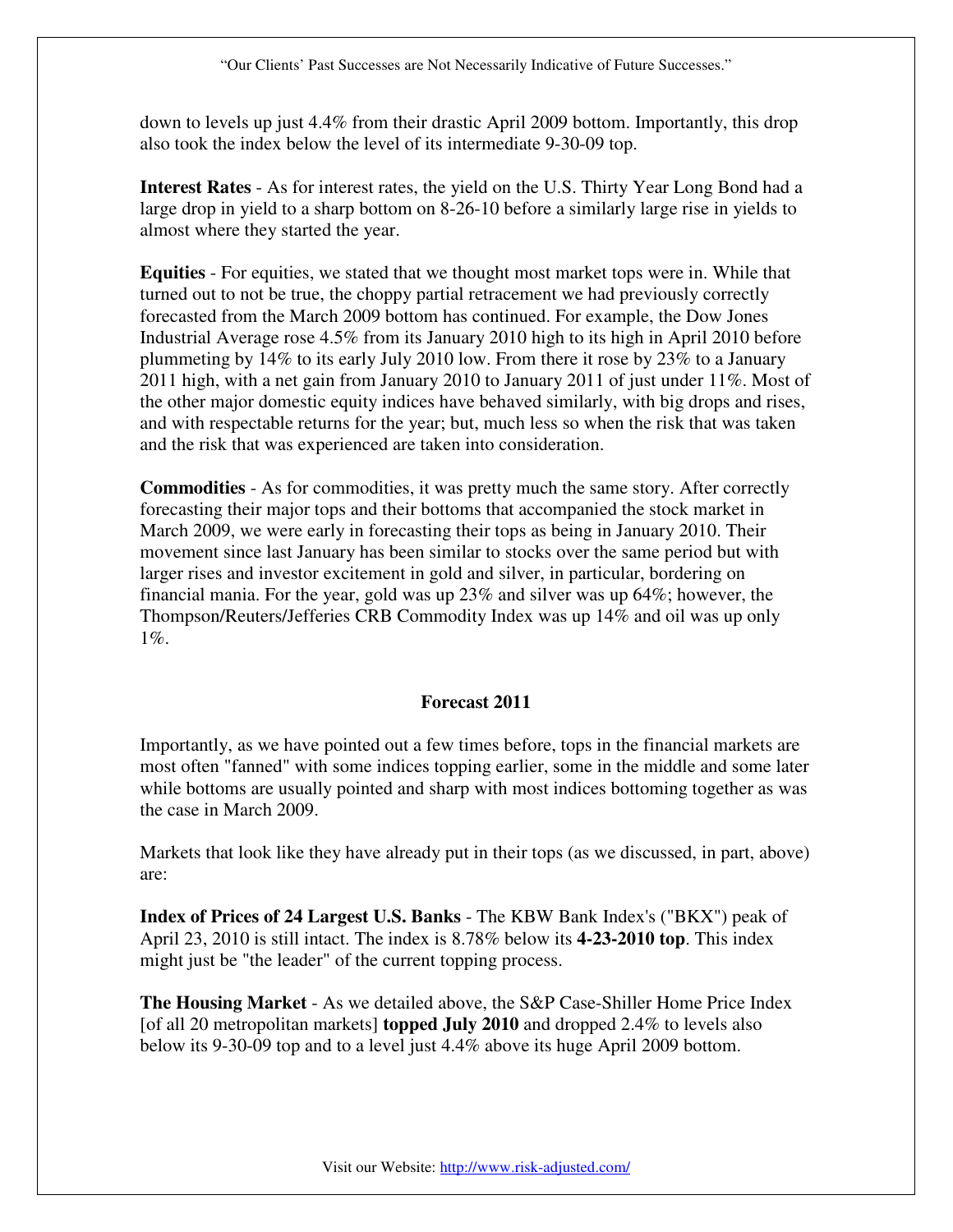**Interest Rates** - As reviewed above, the yield on the U.S. Thirty Year Long Bond had a large drop in yield to a sharp bottom on 8-26-10 before a similarly large rise in yields to almost where they started the year. Prices of bonds move inversely to interest rates, so the 30 Year had its **price top on 8-26-10** before its yield rose 104 basis points to January 2011 (remember, yields up, prices down).

**The Municipal Bond Market** - as we detailed above, interest rates of 30 year, AAArated, tax-free municipal bonds are up over 100 basis points since their late 3rd quarter of 2010 bottoms. Prices move inversely to interest rates, so this market topped **approximately August 2010**. This might be the most important early topper as its top may be sending a very significant message about the markets. One interesting item is that somewhat after the municipal bond market started melting down, well known bank analyst Meredith Whitney was interviewed based on a large research report she was getting ready to publish that indicated the municipal market had all kinds of problems with numerous and large defaults being highly likely in her opinion. The outcry from the brokerage community and municipal bond portfolio managers was very notable. The denial of even a hint of possibility of Whitney being correct was striking to us and reminded us of the denial that anything was wrong with the CDO market in early 2007. Of course, we've been sounding the alarm bells on the issues in the municipal bond market for several years now so what she said was not any shock to us - maybe verification; however, the entrenched and vehement denial maybe even more telling. That being said, we are, of course, watching the muni market very closely as a leading indicator of the rest of the financial markets.

**Other Potential More Recent Tops** - So far this month several markets/indices put in tops with notable declines. Both the Dow Transports and the Russell 2000 (small caps) had tops 1-18-2011. Since then, the Transports have dropped 4.6% and the Russell 2000 has dropped 4.4%. It may be that those rebound tops are; thus, already in. Of course, we will see.

**General Forecast** - We believe that those market tops (outline above) are significant and will hold. Those tops are already months ago and significantly higher than current levels, indicating, to us, a very large overall top in the financial markets is taking place, and that it will be "fanned" with different indices peaking at different times, as explained above. These tops and their dispersion with respect to each other, but more so with respect to other indices yet to top (in addition to the factors discussed below), gives us more confidence that the upside potential of most financial markets is low while the downside potential is high. For this reason and because all the other dominos we've outlined (see our previous **Annual Forecasts** http://www.risk-adjusted.com/ ) are still lined up, unfortunately, our previous forecast still holds. We are looking for significant drops in the prices of foreign and domestic equities, high yield bonds, general municipal bonds, and commodities including gold and silver. At the same time we are expecting the U.S. Dollar to continue to increase in value. Thus, as previously, we are expecting the U.S. Dollar to go up and pretty much everything else to go down. Accordingly, we are expecting deflationary pressures to resume with a full out deflation in this next down cycle. Unfortunately, we are expecting the levels of the 2008 and 2009 bottoms to be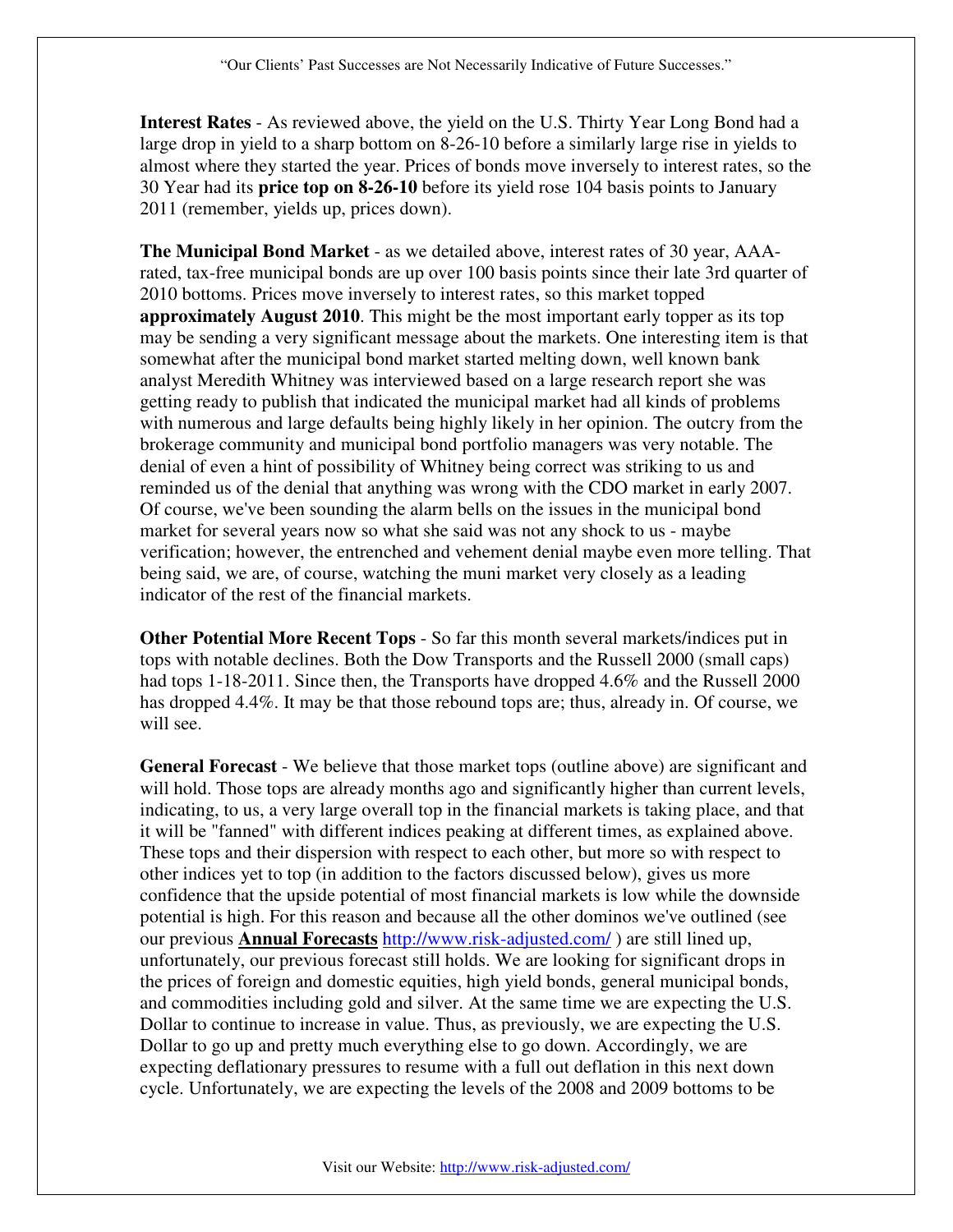taken out by most prices and indices. As for interest rates, the yield of the U.S. 30 Year Long Bond has risen over 100 basis points from its 8-26-10 bottom; we believe that bottom in yields (high in price) will hold. We are more confident that the yields of lower quality bonds, including municipals and corporates will go up substantially as investors become more and more concerned with credit quality and "return of principal" than just "return on principal."

**Our Long-Standing, Long Term "Right-tilted W Forecast"** - As we have reviewed previously, our long-standing, long term forecast from 2002 for a huge formation of the prices of financial assets in a "right-titled W" structure has been fulfilled. The structure has the top left of the W being early 2000 (1998, if adjusted for inflation), the 2003 bottom being the first bottom point of the W, 2007 or so being the middle point of the W, and with the 2008/2009 lower low being the lower second bottom point of the W, making it right tilted, and the subsequent rebound to the current highs possibly finishing off the structure. However, as we have also recently stated in **'W'hat Goes Up Must Come Down: Stamper Capital & Investments Forecasts Become Reality** (published November 18th, 2010, http://www.risk-adjusted.com/) we do not believe the structure is finished. Given our forecast for continuing lower lows, we believe their will be a new lower low (possibly several up and downs with lower and lower lows before the final one) to the second bottom of the W. This situation fits with the approximate 18 year cycle in the financial markets that we have noted. We believe the top was 2000 or 1998 if adjusted by inflation. Eighteen years is 2016 or 2018. We have also said that while we will make a guess at the timing and level of the future major bottom, we likely will not really know until we are there, but we expect we will as we did at the late 2008 and early 2009 lows. Our educated guess right now is for the major bottom in equities and commodities and lower quality bonds to be in 2016 with real estate bottoming 18 to 24 months later, by 2018.

#### **I have added the next comments from last year's Annual Forecast as I do believe they still very relevant to current and future environments:**

**Why the big drop?** We have spent a huge amount of ink over the years in our Annual Forecasts and Weblogs explaining the build up of the bubbles and why we expect them to pop, please see them for detail. - In "a nut shell," there are a couple of parts to the answer. First) valuation levels are still far too high. We are talking Price/Earnings ratio's, ratios of rents to asset prices for real estate and lower quality bonds, etc. that we have documented many times in the past. Another part of the answer) and it is related, is the still "off the charts" levels of debts and government promises (pensions, Medicare, Social Security, etc.) and, that in the cycles on the way up since say 1982, even in the troughs, you still had credit expanding or at least not contracting; however, now we are in a Credit/Debt Contraction. In fact, even in the large stock and commodity rebound of 2009, credit/debt was still contracting! - This is a key "tip off" of "what is different." When the cycle turns down again (like it is starting to do now), with credit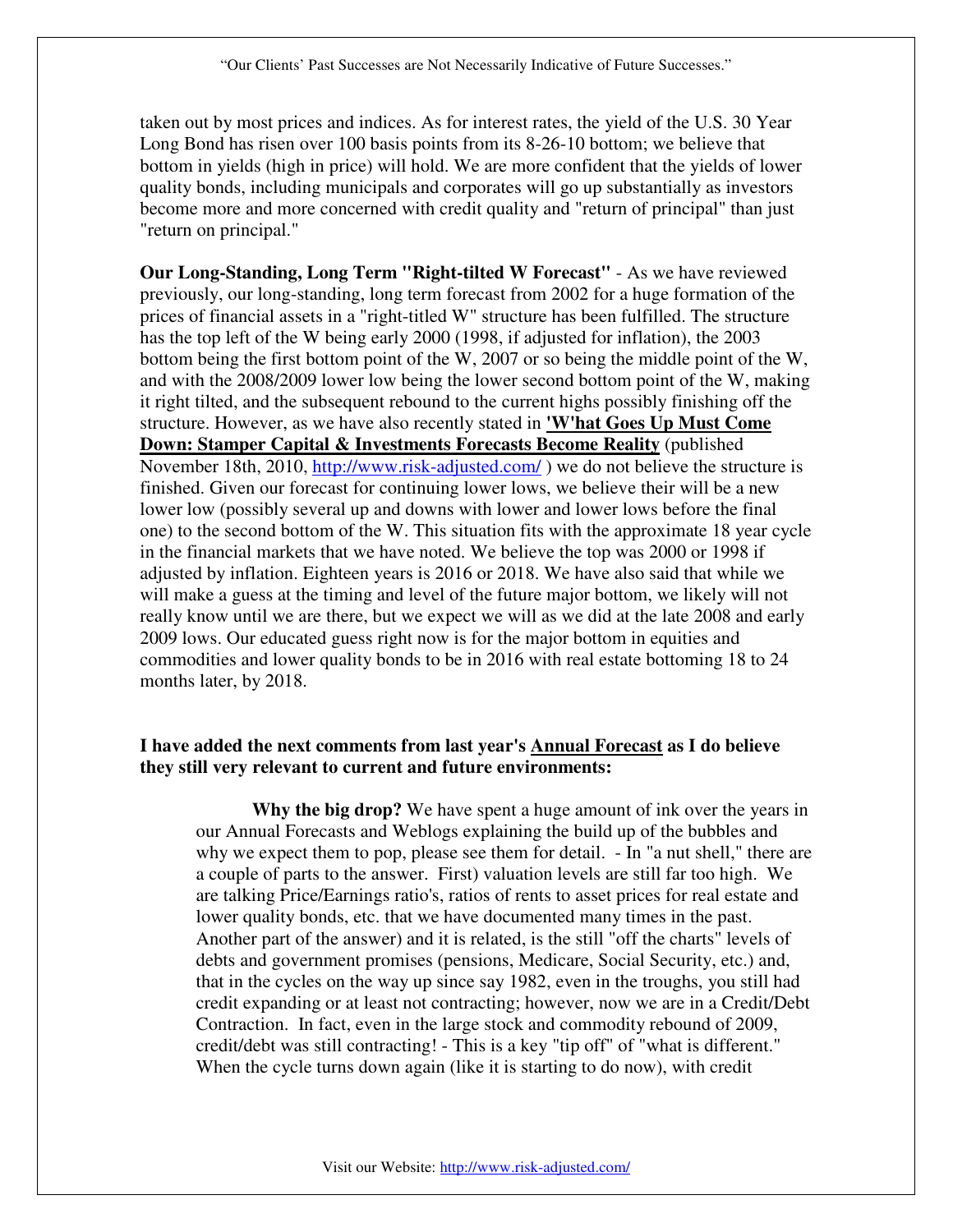"Our Clients' Past Successes are Not Necessarily Indicative of Future Successes."

contracting even during the trough, we think it will be a doozy of a downturn, unfortunately.

It was the Credit/Debt Expansion that allowed (/pushed) valuation levels to get off the charts. It is the Credit/Debt Contraction that is going to first, bring valuation levels down to "fair value," and then, down below fair value, as markets most oven overshoot either too high or too low. Think of it this way, say you have \$100,000 saved up and you want to purchase a house and financing is available at \$900,000 so you can pay up to \$1,000,000. But Now, financing is only available for that purchase up to \$300,000 - in that case you can only pay \$400,000. By the way, that was the old "rule of thumb" for purchasing real estate 25% equity or more down payment. Based on the old rules of thumb real estate is still grossly overvalued. (Again, we've gone through many of these overvaluation examples in our **Weblogs and Annual Forecasts**. http://www.riskadjusted.com/ )

In our previous forecasts we talked of the 2008 debacle being on Wall Street and of it rippling to Main Street - we also implied rippling to "Municipal Street." The effects of the Credit/Debt Contraction have been rippling, especially to municipalities who have seen their tax revenue slashed: income tax revenues, sales tax revenues, property tax revenues, gas tax revenues, etc. These effects have only just begun to ripple. Similarly and related to Credit Expansions and Credit Contractions, these effects are self-reinforcing. First credit contracts and we have some defaults and asset prices fall; then, the fat is cut and some salaries are reduced; then people tighten their belts and spend less and save more. So now you have incomes dropping and retail sales dropping. So, municipalities are receiving less property tax, less sales tax and less income tax, etc. Now, they have to cut fat and reduce salaries. And it continues and self-reinforces until all the waste and excessiveness is out of the system. If debt levels are not excessive, it isn't that much of a painful process; however, if debt levels are "off the charts" as they've been since the late 1990's, then you are going to have a much longer term problem (like Japan still deleveraging 20 years after its 1989 real estate/debt Super Top). Unfortunately, we believe this cycle is likely to wipe out the waste and excessiveness all the way back to the early 1980's (or maybe even earlier), the beginning of the huge Credit/Debt Expansion that has now ended; We believe we are now in a huge Credit/Debt Contraction.

**Deflation and Investment Performance:** We also believe the current diffuse deflation will morph into an obvious overall deflation (with the value of U.S. dollars going up, and prices of pretty much everything else going down resulting in massive credit/debt defaults, many of which have already started). Accordingly, because prices of pretty much everything will be dropping, we believe even a negative total return of say 5% will likely be a home run compared to stocks dropping say 50% or more and real estate dropping similarly, along with the costs of normal goods and services. Importantly, a drop in the price level will be a tax-free gain, for those who don't lose as much as the averages & prices drop.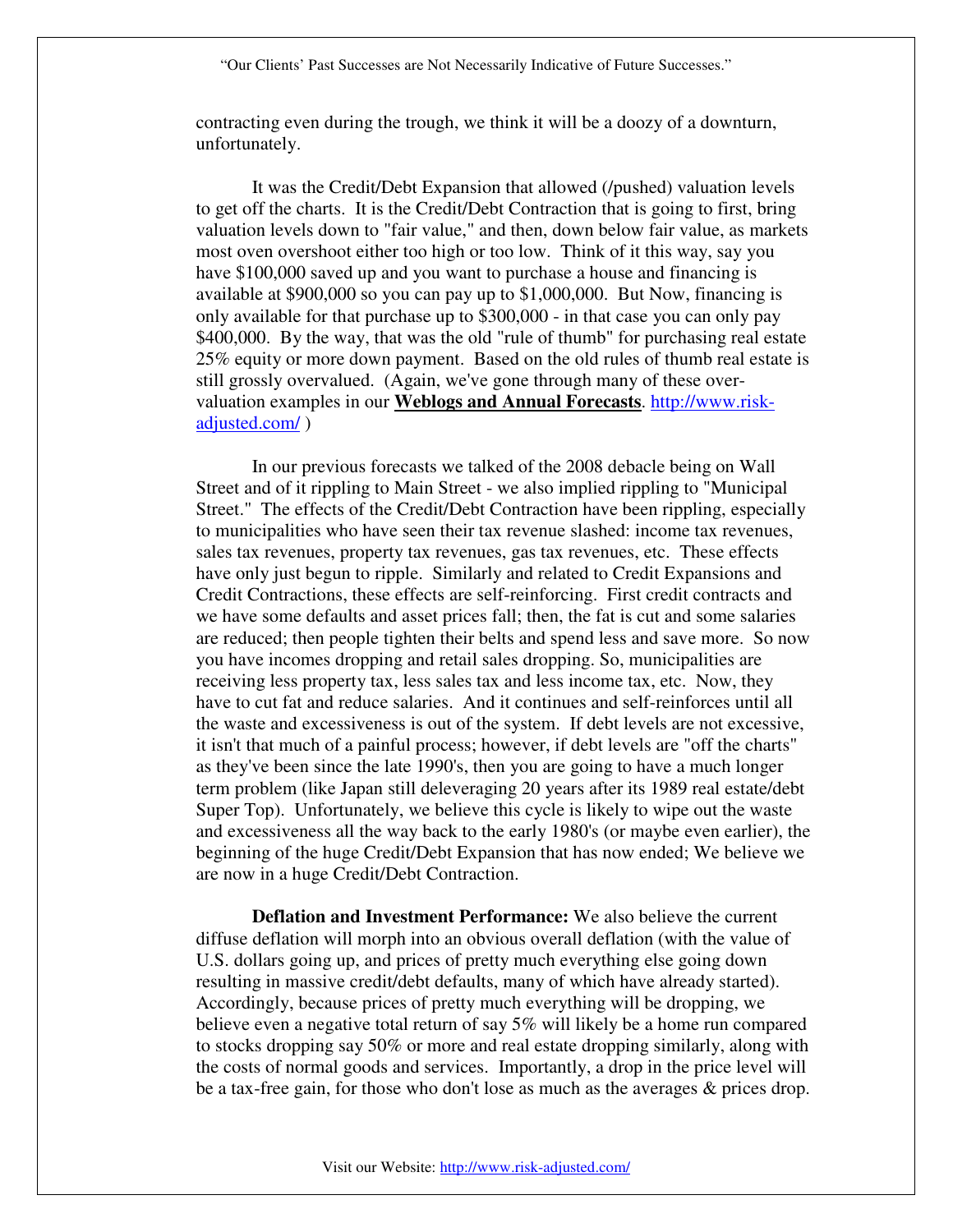We believe, in these tumultuous times, it is important to keep the perspective that even if you lose a bit, you are still ahead when everything else drops more, similarly to 2008.

As previously, for specific investments, we will continue to focus on our upside potential and downside protection analysis, that has worked well for us since 1990 and we believe we will continue to post top risk-adjusted returns in our specific category and against most other asset categories. Thus, we believe that right now, for all but the highest quality assets, the upside potential is very low and the downside possibility is exceptionally high.

In conclusion, we believe the prices of riskier assets, stocks, low quality bonds, and real estate and commodities are at peaks Now and will resume their down trends that began from earlier market tops (2000, 2007, and now). Please see our **Weblogs and Annual Forecasts** http://www.risk-adjusted.com/ for more detailed information and to see how well we have been forecasting over the years - our previous forecasts still stand.

## **Thank you for your patronage, Stamper Capital & Investments, Inc.**

**Since 2001, "Safety" was our watchword for the 2000-2009 decade. Unfortunately, "Safety" is still our watchword until we get to the final bottom, which we believe is still much lower.** 

(Posted January 24, 2011)

Stamper Capital & Investments, Inc. provides portfolio management services exclusively for institutional and high net worth accounts and does not sell the mutual funds for which it is a sub-adviser. Also, please note: purchasers of mutual funds must receive a copy of a particular mutual fund's prospectus before a purchase is made.

Stamper Capital & Investments, Inc. has been the sub-adviser to this Fund since October 1995 and B. Clark Stamper, our President, has been its Portfolio Manager since June 1990.

Past performance does not guarantee future results, and current performance may be higher or lower than the performance data quoted. Investment return and principal value of an investment will fluctuate so that investor's shares, when redeemed, may be worth more or less than their original cost.

Returns - Figures quoted are total returns calculated for the share class and time periods shown. Performance includes the reinvestment of income dividends and capital gains